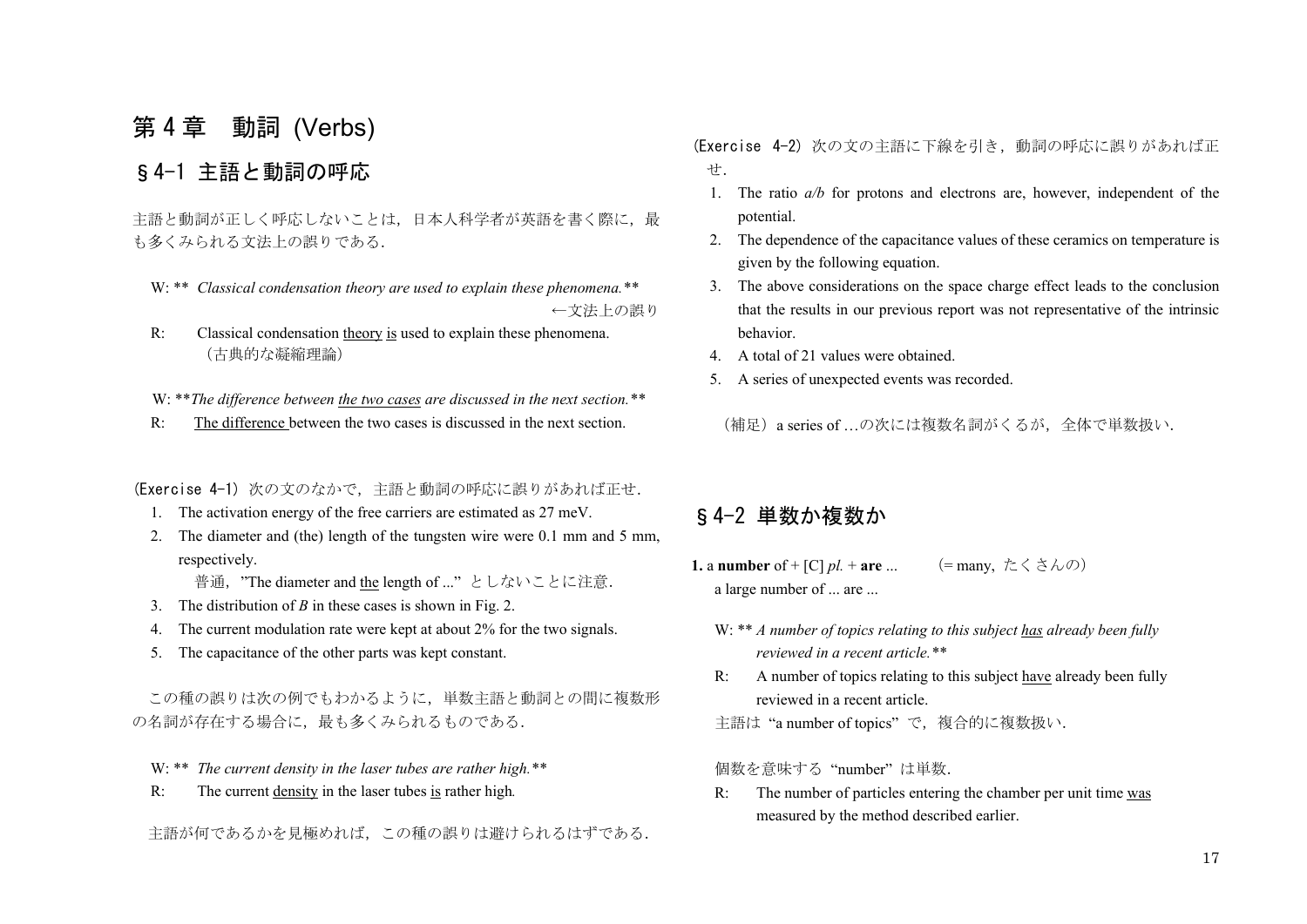**2.** an **amount** of + [U] + **is** ... 量を表す

- R: A large amount of information was obtained by this experiment.
- W: \*\* *The amount of atoms in the sample space increases with pressure.*\*\*
- R: The number of atoms in the sample space increases with pressure.

(補足)多数・多量両方の意味で使える a lot of …, a variety of …. (第 <sup>3</sup> 章) は,多数[C]*pl.*の場合複数扱い、多量[U]の場合単数扱い。尚,a lot of ….はや や口語的であり,科学論文になじまない場合もある。

**3. each** of  $+[C]$  *pl*.  $+$  **is** ...

R: Each of these electron-doped specimens was examined with a scanning electron microscope. (SEM: 走査型電子顕微鏡) **every** ... も同様に単数扱い.

#### **4. or** ⇒ 動詞は近くの主語に呼応

- R: Two conventional detectors or a single new detector provides sufficient sensitivity.
- W: \*\* *This is especially true when x or y are very small.\*\**
- R: This is especially true when *x* or *y* is very small..
- R: If **either** *a* **or** *b* exceeds the limit, the second solution is applicable.
- R: **Neither** a drop in voltage **nor** a change in temperature affects the response.

#### **5. as well as**

語法 (1) A as well as B では <sup>A</sup> の方に意味上の重点が置かれ,それを主語 とする述語動詞の数は <sup>A</sup> と一致する: John, as well as his friends, was injured in the accident.

#### cf. **Not only B but (also) A** では動詞は **A** と呼応する.

 (2) ときには A と B が意味上対等な重みで併置されることがあ る: In theory as well as in practice, the idea was unsound. (新英和中辞典,第 6 版(研究社,1994).)

- **6.** 計量値の主語 ・見かけは複数形でも単数主語
	- R: Five grams of NaCl was added to the solution.

### §4-3 時制

現在形: 科学的真理 「いつ誰がやってもそうかろこと」 (present tense) 文中の図表の説明にも使う.

過去形: 実験の行為の説明 (past tense) 実験結果の記述

**現在完了形**: 最新の結果を強調 (present perfect tense) (過去の時点が明記されておれば過去形)

- R: Bednorz and Müller discovered superconductivity in the Ba-La-Cu-O system in 1986.
- R: Bednorz and Müller have **recently** discovered superconductivity in the Ba-La-Cu-O system.

#### (Exercise 4-3) 次の文における時制の誤りを正せ.

- 1. A much improved LED is recently developed.
- 2. A pulsar has been discovered in 1957.
- 3. The numerical solution of Eq. 16 has schematically been shown in Fig. 3.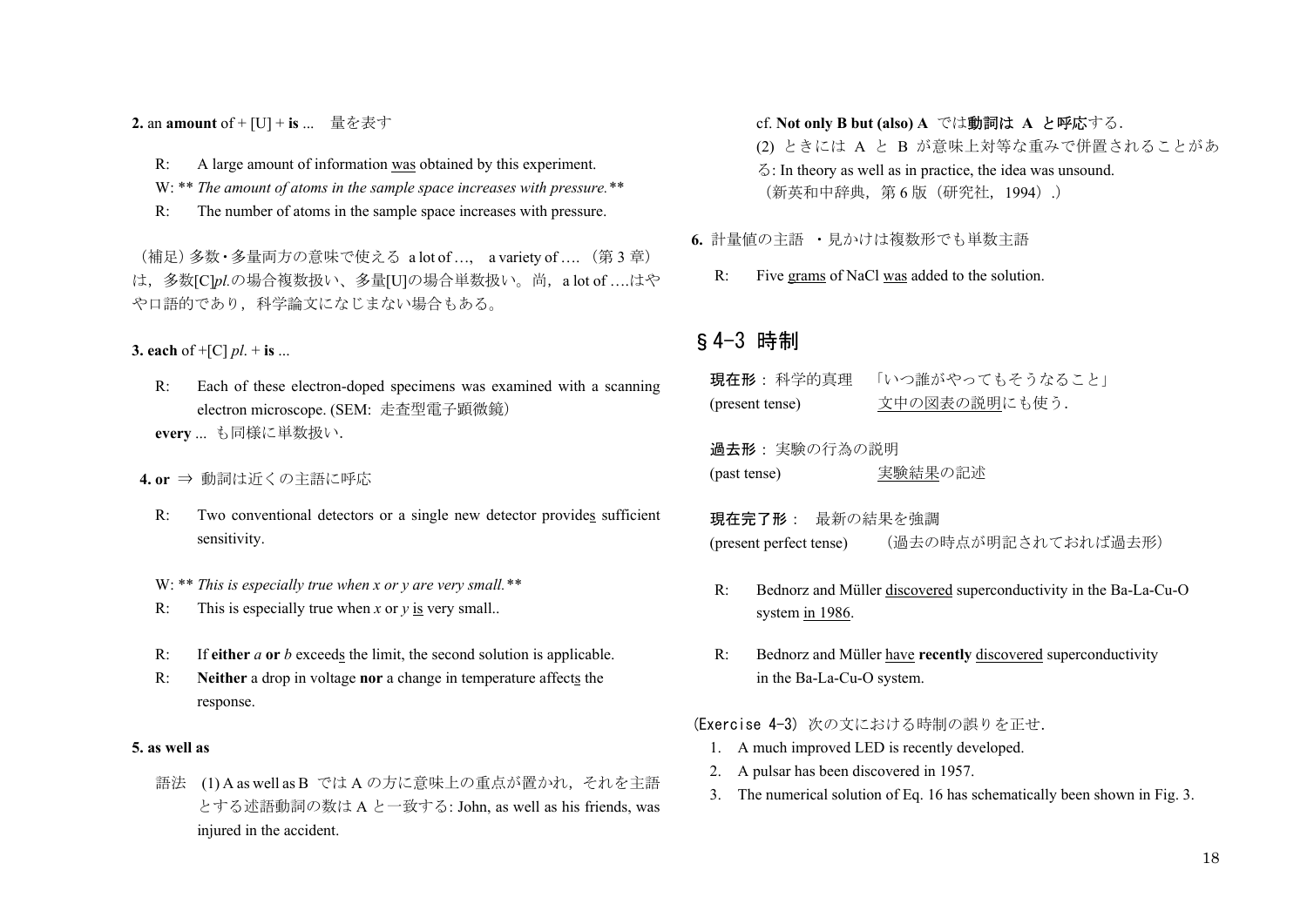## §4-4 他動詞か自動詞か

|     | 他動詞                       | 自動詞                         |
|-----|---------------------------|-----------------------------|
|     | $(v.t.,$ transitive verb) | $(v, i,$ intransitive verb) |
| 目的語 | 必要                        | 伴わない                        |
| 受動熊 | できる                       | できない                        |

### (1) 他動詞

**1. discuss** (*v. t.* )

 W: \*\* *Let us discuss about the validity of this approximation.\*\** R: Let us discuss the validity of this approximation. 前置詞 "about" は不要である. 話し言葉において特に間違えやすい.

#### **2. consider** (*v. t.* )

 W: \*\* *We considered about this possibility thoroughly."* R: We considered this possibility thoroughly. discuss と同様 "(誤) *consider about* …" の誤用が多い。

#### **3. equal** (*v. t.* )

 "A equals B." (*v. t. )* または "*A is equal to B." (adj.)*  これらの用法を混同しないように.

W: \*\* *The product of the secondary voltage and current equals to that of the primary voltage and current."*

- R: The product of the secondary voltage and current equals that of the primary voltage and current."
- R: The product of the secondary voltage and current is equal to that of the primary voltage and current."

#### **4. enter** (*v. t.* )

W: \*\* *Both of these impurity elements enter into the A site."*

R: Both of these impurity elements enter the A site*.* 

「...に入る」は日本語では自動詞であるが、英語では他動詞.

#### 他動詞 "enter" には「入力する,記入する」という意味もある.

R: Complete your application by entering your student ID number here.

自動詞の"enter"は物理の英語ではほとんど用いない.

#### 似た例として visit などもあげられる.(*v.i.*の用法もある.)

- W: \*\* *I will visit to your university this summer."*
- R: I will visit your university this summer*.*

#### **5. approach**  $(v, t)$

W: \*\* *As x approaches to unity, f (x) diverges.\*\** 

R: As *x* approaches unity, *f (x)* diverges. (x が 1 に漸近すると, ...)

 他動詞 "approach" に前置詞 "to" は不要である. 自動詞の"approach"は物理の英語ではあまり用いない.

#### **6. substitute** (*v.t.*)

#### 強磁性

- W: \*\* *We substituted copper by iron in order to induce ferromagnetism.* \*\*
- R: We substituted iron for copper in order to induce ferromagnetism.
- R: We replaced copper with iron in order to induce ferromagnetism.

*A* で *<sup>B</sup>* を置換する: *A* が "substitute"の目的語になる。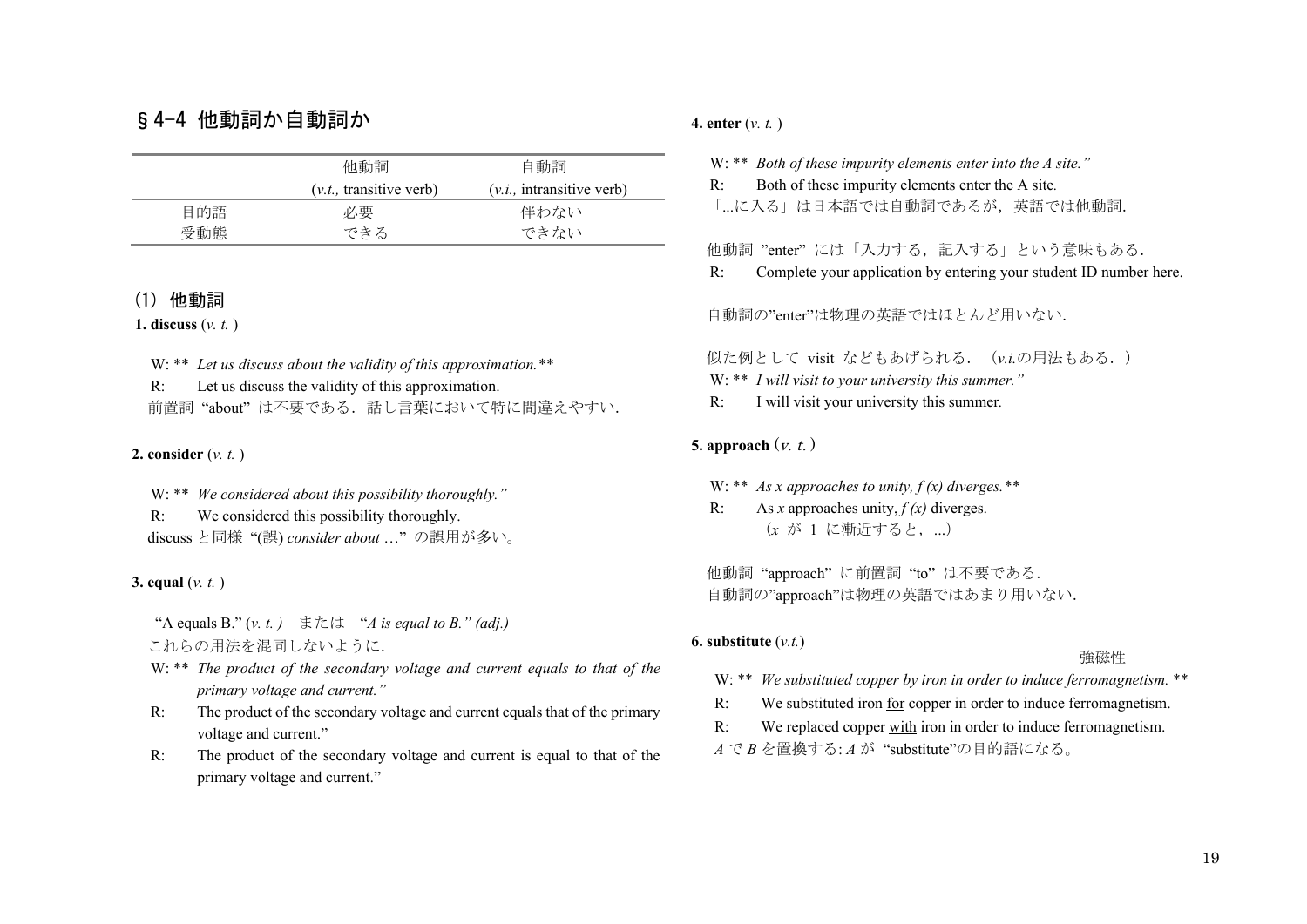#### **7. attribute** (*v. t.*)

"(We) attribute A **to** B." (*v. t. )*

If you **attribute** something **to** an event or situation, you think that it was caused by that event or situation. (WEB 上の英英辞典が便利:

http://www.collinsdictionary.com/dictionary/english-cobuild-learners.) ★ AとBの論理関係(Bが原因)に注意 !

#### 同義語に **ascribe** A **to** B がある.

- R: We therefore attribute this discrepancy to the crude approximation made in Eq. (3).
- R: Therefore, this discrepancy **is attributed to** the crude approximation made in Eq. (3).
- R: Therefore, this discrepancy **is attributable to** the crude approximation made in Eq. (3).

#### **8. raise** (*v. t*.)

raise (*v.t*.) と rise (*v.i*.) の混用に注意.

- R: The quantity of heat that raises the temperature of the whole bulk of a substance by 1 K is called its heat capacity.
- R: The intensity of the light rose again at higher scattering angles.

### (2) 自動詞

#### **1. result** (*v. i.* )

- ふたつの用法がある. (1) A results in B: A→B. (2) B results from A:  $B \leftarrow A$ .
- R: Fifty percent of the traffic accidents result in head injuries. (補足) percent の複数形は percent.

result は自動詞であるから、次のように「過去分詞」を形容詞的に用いる ことはもちろんできない.

- W: \*\* *The resulted particles have diameters ranging from 2*μ*m to 5*μ*m .\*\**
- R: The resulting (resultant) particles have diameters ranging from 2 μm to 5 μ<sup>m</sup>*.*

#### **2. remain** (*v. i.* )

- W: \*\* *The remained question is how to reach the quantum limit of detection.*\*\*
- R: The remaining question is how to reach the quantum limit of detection.
- W: \*\* *The inelastic contribution from spin scattering remains a large value.\*\**
- R: The inelastic contribution from spin scattering remains large.
- R: The inelastic contribution from spin scattering **retain**s a large value.

#### **3. occur** (*v. i.* )

- W: \*\* *The temperature rise occurred a drop in voltage.\*\**
- R: The temperature rise caused a drop in voltage.
- R: A drop in voltage occurred with the temperature rise. (温度上昇が電圧の降下を引き起こした.)

スペルに注意:occurs, occu**rr**ed, occu**rr**ing, occu**rr**ence

#### **4. consist** (*v. i.* )

"A consists of B." (A は B からなる.B は A の構成要素である.)

- W: \*\* *We used a solvent consisted of 60 wt% toluene and 40 wt% ethanol.\*\**
- R: We used a solvent which consists of 60 wt% toluene and 40 wt% ethanol.
- R: We used a solvent consisting of 60 wt% toluene and 40 wt% ethanol.
- consist は進行形には出来ない.上の例文の consisting は分詞.
	- W: *\*\* This review is consisting of five chapters.\*\**
	- R: This review paper consists of five chapters.